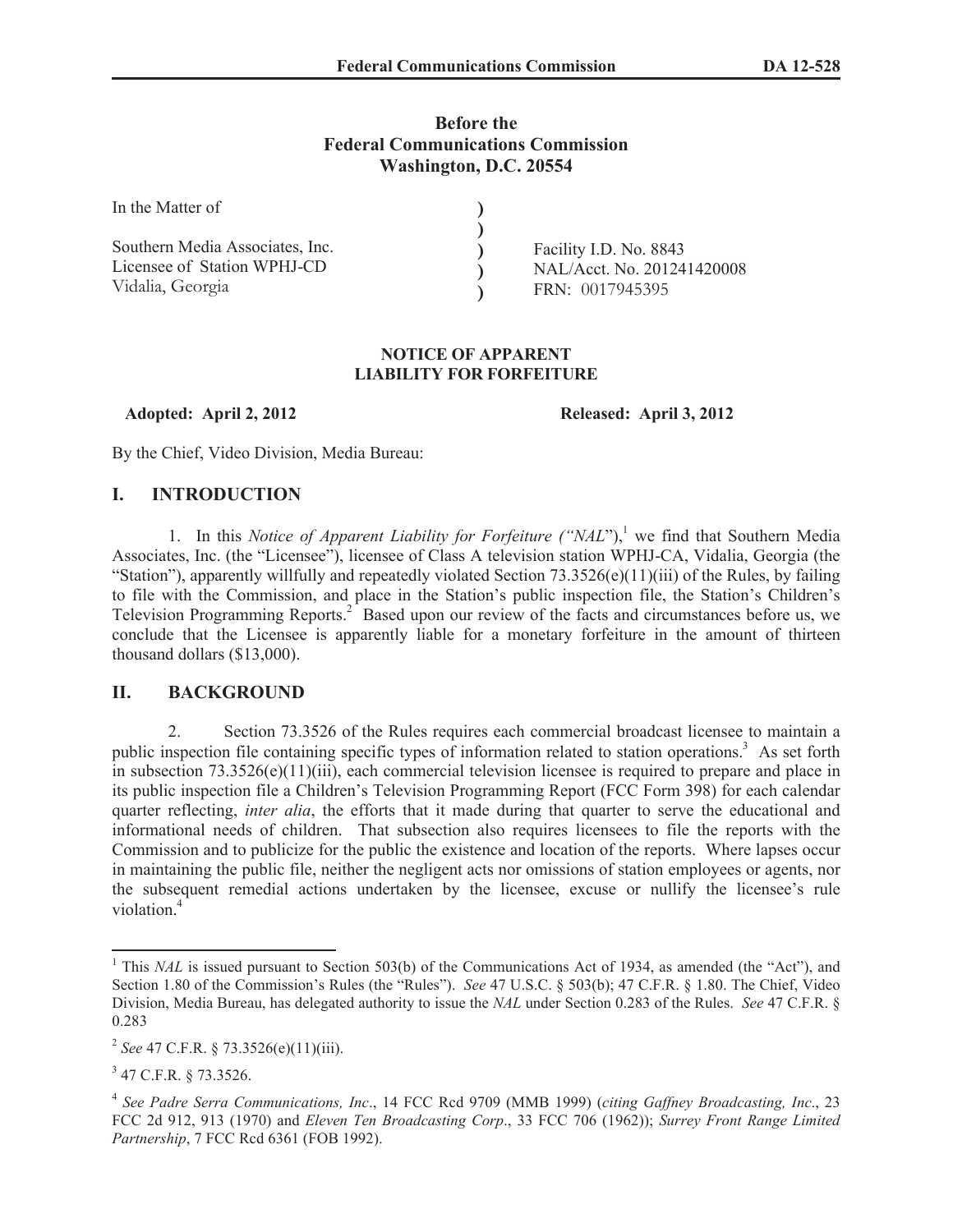3. On March 23, 2011, the Chief, Video Division, Media Bureau, issued a letter to the Licensee ("Letter"), stating that Commission records indicated that the required Form 398 electronic filings for WPHJ-CA had not been made for all four quarters in 2006, 2007, 2008, 2009 and 2010. The Letter required the Licensee to provide information, supported by the declaration of a person with personal knowledge,<sup>5</sup> identifying the quarters in 2006, 2007, 2008, 2009 and 2010 for which a Children's Television Programming Report was prepared and placed in the Station's public inspection file, and the location of the file. The Letter further required that this information be filed within 30 days, and stated that failure to provide the requested information, or to notify the staff that the Licensee was electing to let the Station revert to low power television status, would result in the institution of a forfeiture proceeding and/or loss of Class A television status.

4. On April 20, 2011, the Licensee filed a Response to the Letter, stating that it did not acquire WPHJ-CA until June 9, 2009, and acknowledging that it had not filed the Children's Television Programming Reports for the second, third and fourth quarters of 2009 and all four quarters of 2010. According to the Response, while the Reports for those quarters were prepared using a computer and the Commission's on-line filing system, upon investigation it appears that the station's server's firewall blocked the actual filing of the Reports. After consulting with its internet provider and a computer specialist, the Licensee was able to file all of the Reports on April 19, 2011. With respect to the public file, the Licensee explained that the station's public inspection file is posted on-line, and that a schedule and "the required children's certifications" have been available on-line since June 30, 2009. The Licensee, however, did not post its Children's Television Programming Reports in its on-line public file. Moreover, the information posted did not include the average number of hours of Core programming each week, the identity of the publishers who were sent information about the programming, the length of each program, its regular schedule, the number of times it aired at regularly scheduled times and the age of the target audience. In some cases, no description of the educational and informational objective of the programs was included.<sup>6</sup> Thus, the Licensee not only failed to file the required reports with the Commission but, based on its use of a computer-based public inspection file, also failed to maintain a public inspection file containing the required reports.

### **III. DISCUSSION**

5. The Licensee's failure to file the Children's Television Programming Reports for WPHJ-CA with the Commission and place such reports in the Station's public inspection file constitutes an apparent willful and repeated violation of Section 73.3526(e)(11)(iii). Although the Licensee essentially argues that the violations resulted from inadvertence, the Commission has repeatedly rejected human error and inadvertence as a basis for excusing a licensee's rule violation.<sup>7</sup> Furthermore, corrective actions may have been taken to prevent subsequent violations of the children's television rules and policies, but that too, does not relieve the Licensee of liability for the violations which have occurred.<sup>8</sup>

6. This *NAL* is issued pursuant to Section 503(b)(1)(B) of the Act. Under that provision, any

<sup>5</sup> *See* 47 C.F.R. § 1.16.

<sup>&</sup>lt;sup>6</sup> See, e.g., http://wphjtv.com/products/products.htm (March 27, 2012)(Children's Programming Certification for the Fourth Quarter 2009 and Children's Programming Certification for the Fourth Quarter, 2010).

<sup>7</sup> *See PJB Communications of Virginia, Inc.*, 7 FCC Rcd 2088 (1992); *Southern California Broadcasting Co.,* 6 FCC Rcd 4387, 4387 (1991), *recon. denied*, 7 FCC Rcd 3454 (1992) ("Inadvertence ... is at best, ignorance of the law, which the Commission does not consider a mitigating circumstance."); *Standard Communications Corp.*, 1 FCC Rcd 358 (1986) ( "Employee acts or omissions, such as clerical errors in failing to file required forms, do not excuse violations.")

<sup>8</sup> *See, e.g., Sage Broadcasting Corporation*, 23 FCC Rcd 8160, 8162 (Vid. Div. 2008); *HP Television, L.P.*, 10 FCC Rcd 4979, 4980 (MMB 1995); *Mountain States Broadcasting, Inc.*, 9 FCC Rcd 2545, 2546 (MMB 1994).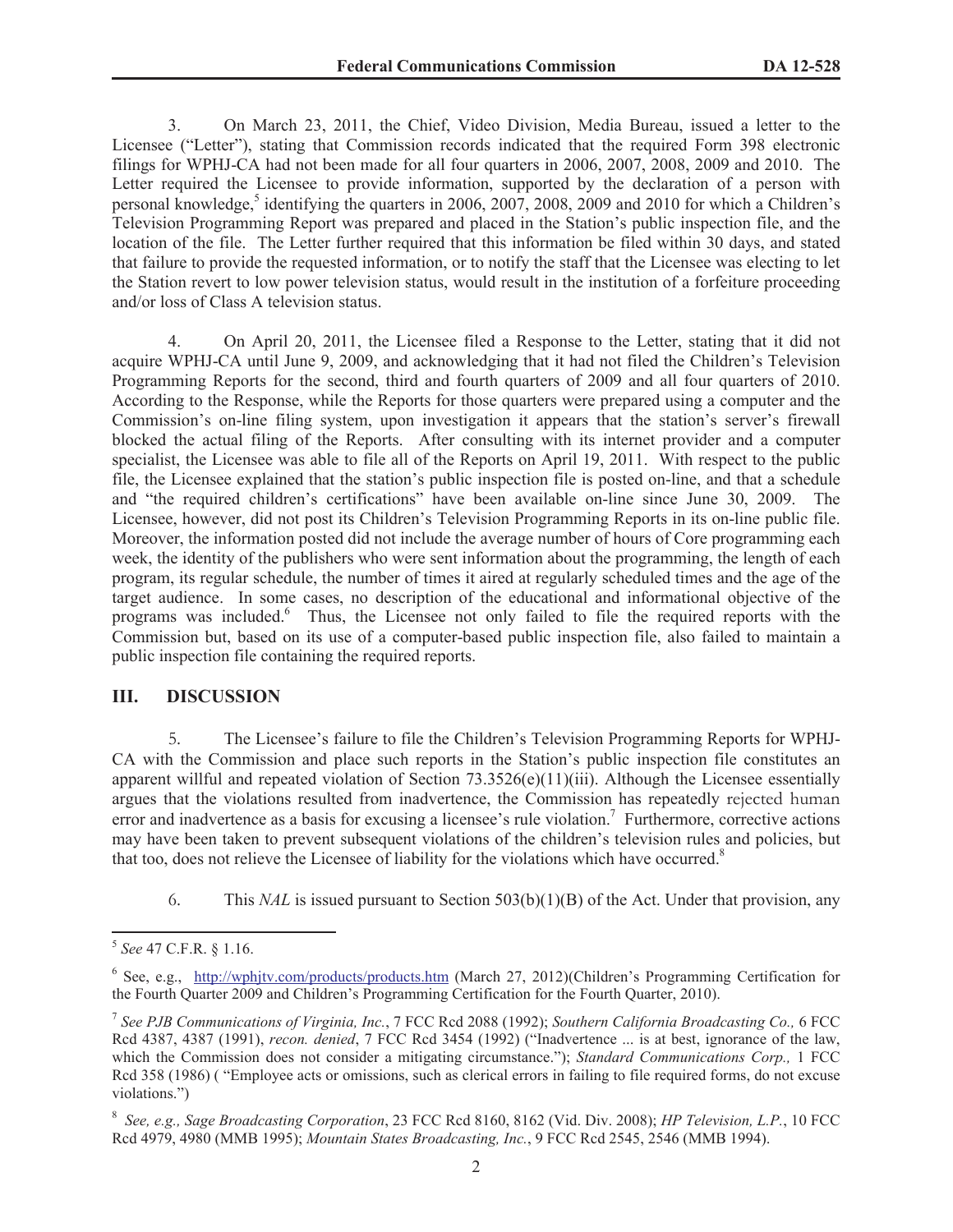person who is determined by the Commission to have willfully or repeatedly failed to comply with any provision of the Act or any rule, regulation, or order issued by the Commission shall be liable to the United States for a forfeiture penalty.<sup>9</sup> Section 312(f)(1) of the Act defines willful as "the conscious and deliberate commission or omission of [any] act, irrespective of any intent to violate" the law.<sup>10</sup> The legislative history to Section 312(f)(1) of the Act clarifies that this definition of willful applies to both Sections 312 and 503(b) of the Act,<sup>11</sup> and the Commission has so interpreted the term in the Section 503(b) context.<sup>12</sup> Section 312(f)(2) of the Act provides that "[t]he term 'repeated,' when used with reference to the commission or omission of any act, means the commission or omission of such act more than once or, if such commission or omission is continuous, for more than one day."<sup>13</sup>

7. The Commission's *Forfeiture Policy Statement* and Section 1.80(b)(4) of the Rules establish a base forfeiture amount of \$3,000 for failure to file a required form and a base forfeiture amount of  $$10,000$  for public file violations.<sup>14</sup> In determining the appropriate forfeiture amount, we may adjust the base amount upward or downward by considering the factors enumerated in Section 503(b)(2)(D) of the Act, including "the nature, circumstances, extent and gravity of the violation, and, with respect to the violator, the degree of culpability, any history of prior offenses, ability to pay, and such other matters as justice may require. $15$ 

8. In this case, the Licensee has acknowledged that it failed to file with the Commission and place in the public inspection file Children's Television Programming Reports for the second, third and fourth quarters of 2009 and all four quarters in 2010. Based on the record before us, we believe that forfeiture in the amount of \$13,000 is appropriate for the Licensee's apparent willful and repeated violations of Section 73.3526(e)(11)(iii).

#### **IV. ORDERING CLAUSES**

9. Accordingly, IT IS ORDERED, pursuant to Section 503(b) of the Communications Act of 1934, as amended, and Section 1.80 of the Commission's Rules, that Southern Media Associates, Inc. is hereby NOTIFIED of its APPARENT LIABILITY FOR FORFEITURE in the amount of thirteen thousand dollars (\$13,000) for its apparent willful and repeated violations of Section 73.3526 of the Commission's Rules.

10. IT IS FURTHER ORDERED, pursuant to Section 1.80 of the Commission's Rules, that, within thirty (30) days of the release date of this *NAL*, Southern Media Associates, Inc. SHALL PAY the full amount of the proposed forfeiture or SHALL FILE a written statement seeking reduction or cancellation of the proposed forfeiture.

11. Payment of the proposed forfeiture must be made by check or similar instrument, payable to the order of the Federal Communications Commission. The payment must include the NAL/Acct. No.

<sup>12</sup> *See Southern California Broadcasting Co.*, 6 FCC Rcd at 4388.

 $13$  47 U.S.C. § 312(f)(2).

<sup>14</sup> *See Forfeiture Policy Statement and Amendment of Section 1.80(b) of the Rules to Incorporate the Forfeiture Guidelines*, Report and Order, 12 FCC Rcd 17087, 17113-15 (1997) *("Forfeiture Policy Statement"), recon. denied*, 15 FCC Rcd 303 (1999); 47 C.F.R. § 1.80(b)(4), note to paragraph (b)(4), Section I.

<sup>15</sup> 47 U.S.C. § 503(b)(2)(D); *see also Forfeiture Policy Statement,* 12 FCC Rcd at 17100-01; 47 C.F.R. § 1.80(b)(4) and note to paragraph (b)(4), Section II.

<sup>9</sup> 47 U.S.C. § 503(b)(1)(B); s*ee also* 47 C.F.R. § 1.80(a)(1).

 $10$  47 U.S.C. § 312(f)(1).

<sup>&</sup>lt;sup>11</sup> *See* H.R. Rep. No. 97-765, 97<sup>th</sup> Cong. 2d Sess. 51 (1982).